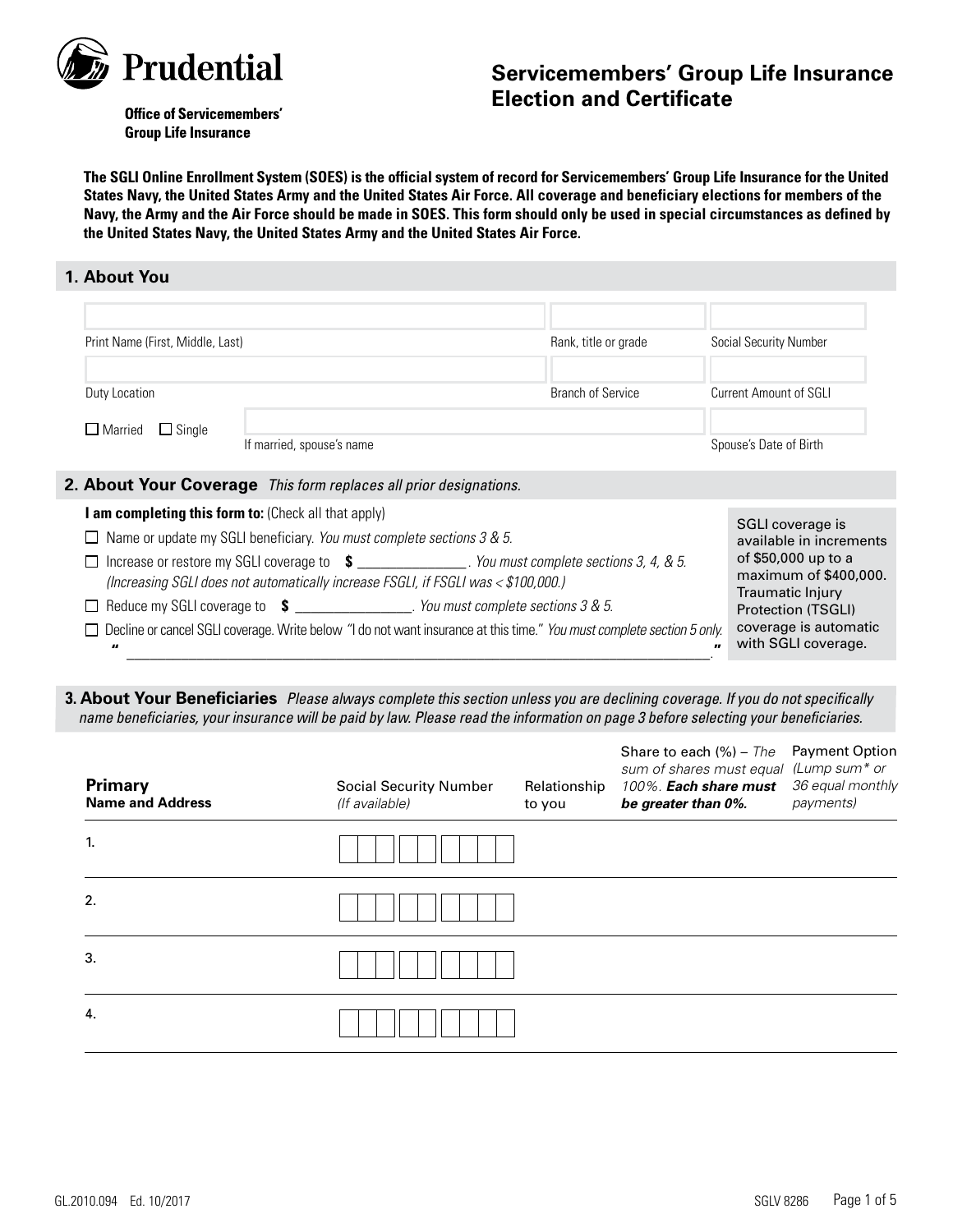| <b>Secondary</b><br><b>Name and Address</b> | <b>Social Security Number</b><br>(If available) | Relationship<br>to you | Share to each $(\%)$ – The Payment Option<br>sum of shares must equal (Lump sum* or<br>100%. Each share must<br>be greater than 0%. | 36 equal monthly<br>payments) |
|---------------------------------------------|-------------------------------------------------|------------------------|-------------------------------------------------------------------------------------------------------------------------------------|-------------------------------|
| 1.                                          |                                                 |                        |                                                                                                                                     |                               |
| 2.                                          |                                                 |                        |                                                                                                                                     |                               |
| 3.                                          |                                                 |                        |                                                                                                                                     |                               |
| 4.                                          |                                                 |                        |                                                                                                                                     |                               |

 **Have more beneficiaries?** Check this box if 1) You have additional beneficiaries and are completing the Supplemental SGLI Beneficiary Form, SGLV 8286S or, 2) You are attaching additional documentation to complete your beneficiary designation noted above.

\*If the insured member elects a lump sum payment, the beneficiary(ies) will be given the option of receiving the lump sum payment through the Prudential Alliance Account®, by check, or Electronic Funds Transfer (EFT). Alliance Account is not available for payments less than \$5,000, payments to individuals residing outside the United States and its territories, and certain other payments. These will be paid by check.

The Bank of New York Mellon is the Administrator of the Prudential Alliance Account Settlement Option, a contractual obligation of The Prudential Insurance Company of America, located at 751 Broad Street, Newark, NJ 07102-3777. Draft clearing and processing support is provided by The Bank of New York Mellon. **Alliance Account balances are not insured by the Federal Deposit Insurance Corporation (FDIC).** The Bank of New York Mellon is not a Prudential Financial company.

### **4. About Your Health** *Complete this section ONLY if you are restoring or increasing coverage.*

| Your date of birth (MM, DD, YYYY)                                                               | Your weight | Your height |                             | Female<br>Your gender<br>Male                   |
|-------------------------------------------------------------------------------------------------|-------------|-------------|-----------------------------|-------------------------------------------------|
| Have you had, been treated for, or had known indications of:                                    |             | Yes         | No                          | Did you answer "YES" to any question? If so,    |
| a. A heart condition?                                                                           |             |             | $\mathcal{L}_{\mathcal{A}}$ | reference the question by letter and list date, |
| b. High blood pressure?                                                                         |             |             | $\Box$                      | duration and details below. Please attach       |
| c. A neurological disorder?                                                                     |             |             |                             | additional documentation if necessary.          |
| d. Diabetes?                                                                                    |             |             | $\Box$                      |                                                 |
| e. Cancer or tumors?                                                                            |             |             |                             |                                                 |
| f. Have you ever been diagnosed as having a disease of the immune system?                       |             |             |                             |                                                 |
| g. Do you have any known physical impairments, deformities, or ill health<br>not covered above? |             |             |                             |                                                 |

If you answered "yes" to any question above, a request to increase coverage does not take effect until approved by the Office of Servicemembers' Group Life Insurance (OSGLI). If you answered "no" to all the questions above, your request for increased coverage takes effect immediately.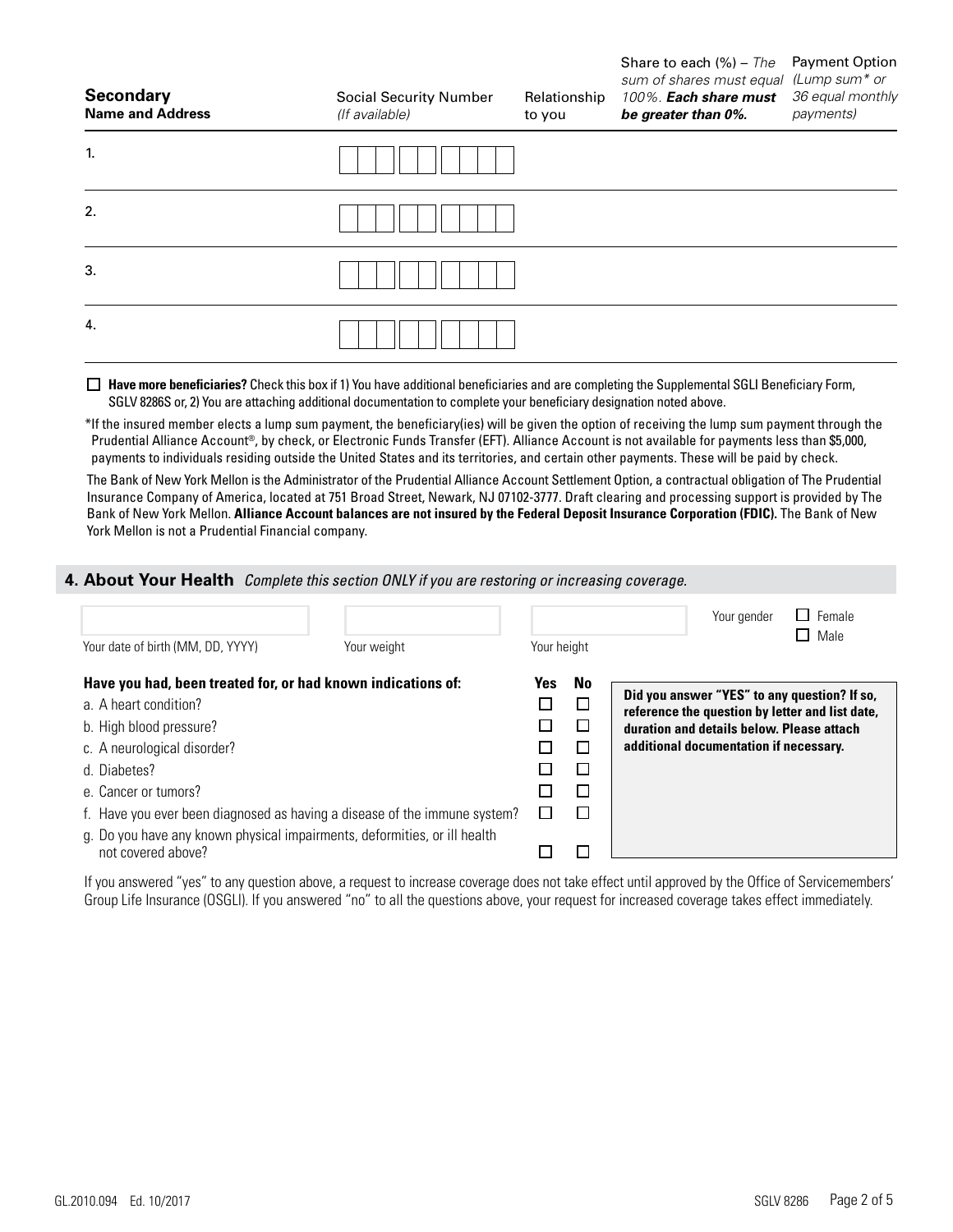### **5. Your Signature** *You must complete this section.*

### **I have read the information on page 3 and instructions on page 4 and understand that:**

- This form replaces any prior beneficiary or payment instructions.
- I can have SGLI and Veterans' Group Life Insurance (VGLI) at the same time, but the combined amount cannot be more than \$400,000. VGLI is lifetime renewable post-separation coverage available to Service Members who separate with SGLI coverage.
- Reducing SGLI coverage can affect the amount of my family coverage (FSGLI) and VGLI coverage (see instructions on page 4).
- By declining or canceling SGLI coverage, I am also declining family coverage (FSGLI) and Traumatic Injury Protection (TSGLI). I am also not eligible for any post-separation coverage (see instructions on page 4).

#### **Please take note:**

| If my spouse is                           | and                                                                                     | then                                                                                                                                                                                                                                                              |
|-------------------------------------------|-----------------------------------------------------------------------------------------|-------------------------------------------------------------------------------------------------------------------------------------------------------------------------------------------------------------------------------------------------------------------|
| also a member of the<br>uniform services  | we married on or after January 2, 2013                                                  | spouse SGLI coverage is not automatic, but I may apply for spouse coverage by<br>completing SGLV 8286A.                                                                                                                                                           |
| not a member of the<br>uniformed services | I am married, or get married after completing<br>this form, and have not declined SGLI, | spouse SGLI automatically covers my spouse. I must register my spouse in DEERS so<br>my branch of service can deduct premiums from my pay. Failure to do so will result in a<br>debt for unpaid premiums. I can decline spouse coverage by completing SGLV 8286A. |

■ I am free to name anyone I want as my beneficiary. I understand if I am married and have designated someone other than my spouse or child as my beneficiary, the person I have named is the person I intend to receive my insurance proceeds. I also understand that my spouse may be notified that he/she (or my child) is not my designated beneficiary.

I certify that, to the best of my knowledge and belief, the above statements are complete and true. Any deception or false statement, either by reference, omission, or otherwise can result in loss of coverage or denial of a claim for benefits. If declining or reducing SGLI coverage, I have received the appropriate general information concerning life insurance from my Unit Personnel Clerk.

| Service Member Signature | Social Security Number | Date Signed (MM, DD, YYYY) |
|--------------------------|------------------------|----------------------------|

Address

**Submit this form to your Unit Personnel Clerk. By completing this section the Unit Personnel Clerk acknowledges that they have counseled the Service Member in regards to the information provided on page 4 of this form.**

| <b>For Branch of Service Use Only</b> | For OSGLI Use Only |
|---------------------------------------|--------------------|
| Name of Personnel Clerk               | Representative     |
| Rank, title or grade                  | Approve $\Box$     |
| Contact telephone/email               | Disapprove $\Box$  |
| Date                                  | Date               |
| Address                               |                    |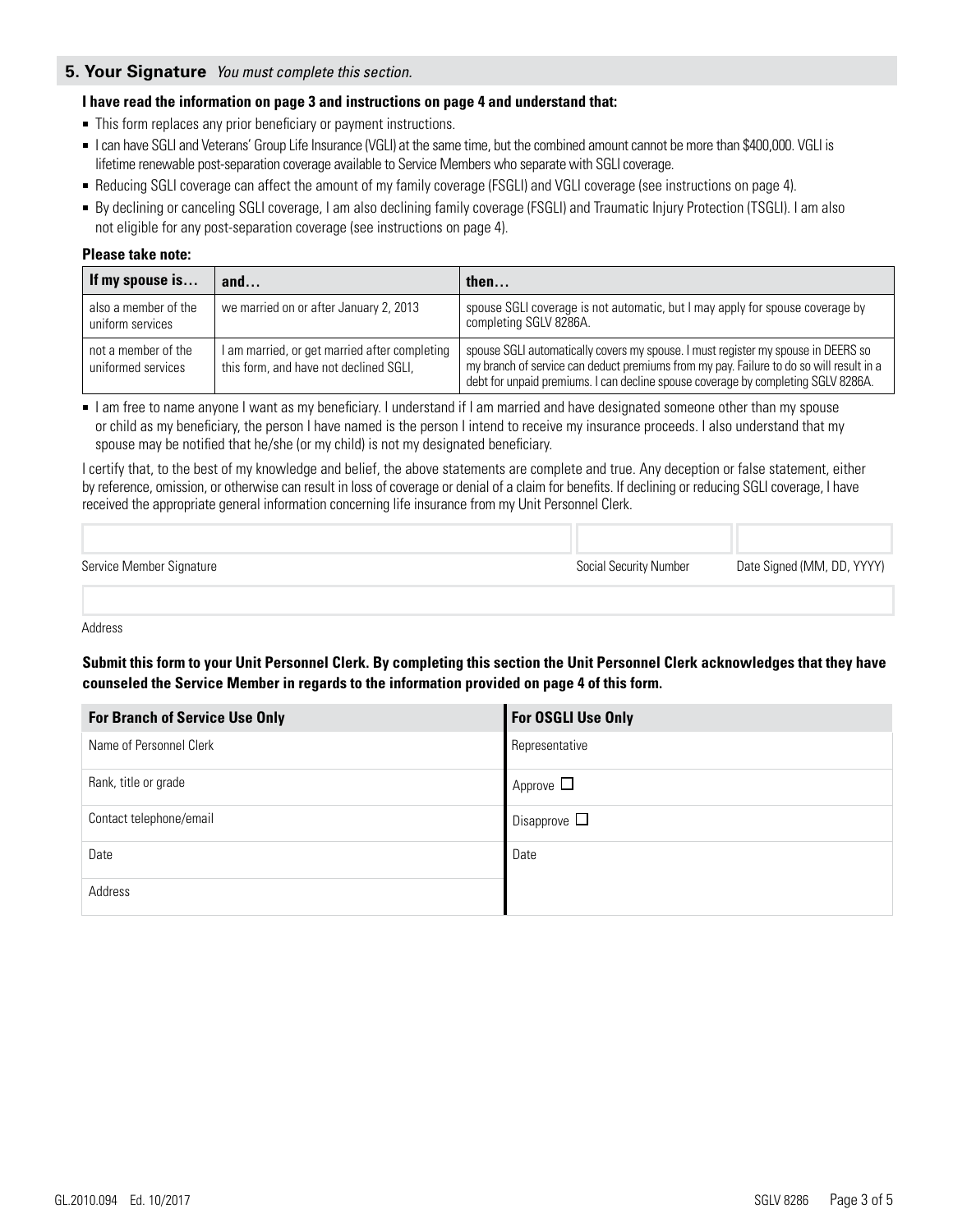# **Information for the Service Member**

## **About your SGLI Coverage**

Servicemembers' Group Life Insurance (SGLI) is granted under title 38, United States Code, and is subject to the provisions of that title and its amendments, and title 38 Code of Federal Regulations.

The following charts provide information you should review before naming a beneficiary or selecting a payment option.

| <b>Naming Beneficiaries who will receive the insurance</b> |  |
|------------------------------------------------------------|--|
|------------------------------------------------------------|--|

| If you                                                                                                                                                                                                                                                   | Then                                                                                                                                                                                                                                                                                                                                               |
|----------------------------------------------------------------------------------------------------------------------------------------------------------------------------------------------------------------------------------------------------------|----------------------------------------------------------------------------------------------------------------------------------------------------------------------------------------------------------------------------------------------------------------------------------------------------------------------------------------------------|
| are married and decline coverage upon<br>entry into service                                                                                                                                                                                              | your spouse shall be notified in writing, by the Branch of Service, of this election.                                                                                                                                                                                                                                                              |
| are married and designate any person<br>other than your spouse or child for any<br>amount of insurance                                                                                                                                                   | your spouse shall be notified in writing, by the Branch of Service, that he/she or your child is not the named<br>beneficiary, unless:<br>- your spouse has been previously notified, OR<br>- your spouse is not designated as beneficiary for any amount of insurance prior to the new election.                                                  |
| are married and your spouse is designated<br>as beneficiary and you decline coverage<br>or elect less than maximum coverage,<br>and that election reduces your coverage<br>from the automatic maximum or from a<br>previously elected amount of coverage | your spouse shall be notified in writing of your election to decline or reduce coverage.                                                                                                                                                                                                                                                           |
| have any life event such as marriage, divorce,<br>or children after completing this form                                                                                                                                                                 | you should complete a new beneficiary form. Beneficiaries are not automatically changed by life events.                                                                                                                                                                                                                                            |
| name more than one beneficiary                                                                                                                                                                                                                           | the sum of the shares must equal 100% or the full dollar amount of your insurance.                                                                                                                                                                                                                                                                 |
| want to name more than four<br>primary or secondary beneficiaries                                                                                                                                                                                        | you must complete the SGLI Supplemental Beneficiary Form, SGLV 8286S or attach additional documentation to<br>complete your beneficiary designation.                                                                                                                                                                                               |
| name minors as beneficiaries                                                                                                                                                                                                                             | • OSGLI will pay the insurance benefit to the court-appointed guardian of the minor's estate if the<br>beneficiary is a minor at time of claim; or<br>" you can establish a trust for the benefit of the minor and name the trustee of the trust as beneficiary.<br>naming a trust as a beneficiary on this form does NOT create a trust.          |
| name more than one primary beneficiary<br>and one or more of them predeceases you                                                                                                                                                                        | OSGLI will pay the shares equally among the remaining primary beneficiaries.                                                                                                                                                                                                                                                                       |
| want to name a Trust as a beneficiary                                                                                                                                                                                                                    | you must create a trust. Please consult with a military attorney, professional financial planner, or estate planner to help<br>you create Trust documents. (Please note: Do not send Trust documents to OSGLI until the time of claim.)                                                                                                            |
| have no surviving primary beneficiaries                                                                                                                                                                                                                  | OSGLI will pay the insurance benefit to the secondary beneficiaries, if any.                                                                                                                                                                                                                                                                       |
| do not name a beneficiary or<br>there are no surviving primary<br>or secondary beneficiaries<br><b>OR</b><br>indicate that payment should be made<br>by law                                                                                              | OSGLI will pay the insurance benefit in the following order:<br>1. Widow or widower<br>2. Children in equal shares (the share of any deceased child will be distributed equally among the<br>descendants of that child)<br>3. Parent(s) in equal shares or all to surviving parent<br>4. A duly appointed executor or administrator of your estate |
|                                                                                                                                                                                                                                                          | 5. Other next of kin                                                                                                                                                                                                                                                                                                                               |

#### **Payment Options**

| If you want the beneficiary to                                 | Then $\dots$                                                                                                                                                                                                                                                                                                                                                                                                                                                                                       |
|----------------------------------------------------------------|----------------------------------------------------------------------------------------------------------------------------------------------------------------------------------------------------------------------------------------------------------------------------------------------------------------------------------------------------------------------------------------------------------------------------------------------------------------------------------------------------|
| receive the insurance proceeds in one<br>lump sum              | write the phrase "lump sum" under Payment Options. If you elect a lump sum payment, your beneficiary(ies)<br>will be given the option of receiving the lump sum payment through the Prudential Alliance Account <sup>®*</sup> , by check,<br>or Electronic Funds Transfer (EFT).<br>*Alliance Account is not available for payments less than \$5,000, payments to individuals residing outside the<br>United States and its territories, and certain other payments. These will be paid by check. |
| receive the insurance proceeds in<br>36 equal monthly payments | ■ write "36" under the Payment Option.<br>■ your beneficiary cannot change this payment option.                                                                                                                                                                                                                                                                                                                                                                                                    |
| have a choice                                                  | write the phrase "lump sum" under Payment Option or leave blank.                                                                                                                                                                                                                                                                                                                                                                                                                                   |